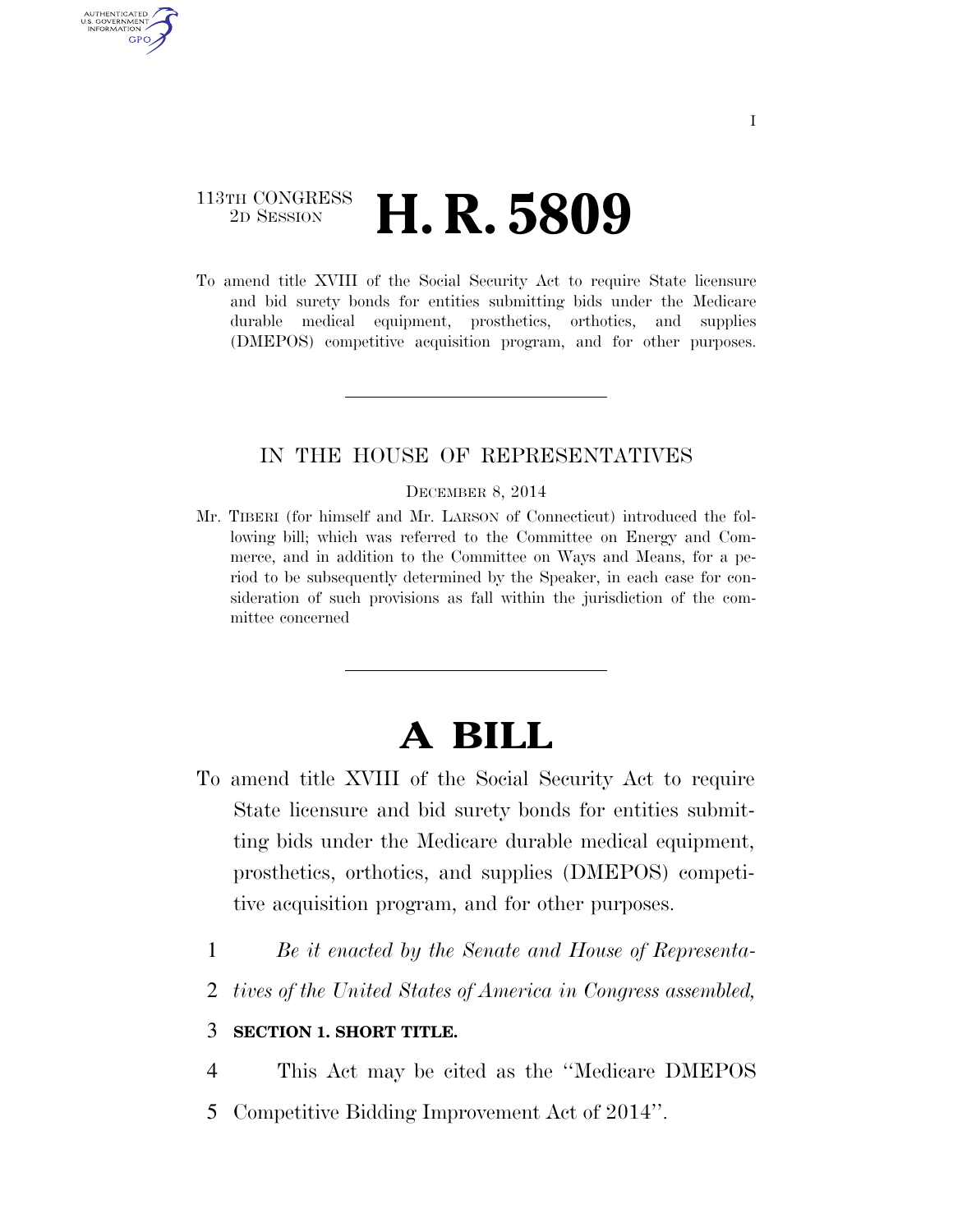## **SEC. 2. REQUIRING STATE LICENSURE AND BID SURETY BONDS FOR ENTITIES SUBMITTING BIDS UNDER THE MEDICARE DMEPOS COMPETI-TIVE ACQUISITION PROGRAM.**

 Section 1847(a)(1) of the Social Security Act (42 6 U.S.C. 1395w–3(a)(1)) is amended by adding at the end the following new subparagraphs:

8 "(G) REQUIRING STATE LICENSURE AND BID BONDS FOR BIDDING ENTITIES.—With re- spect to rounds of competitions beginning under 11 this subsection on or after the date of enact- ment of this subparagraph, the Secretary may not accept a bid from an entity for an area un-less, as of the deadline for bid submission—

15 ''(i) the entity meets applicable State 16 licensure requirements for such area for all 17 items in such bid for a product category; and

19 ''(ii) the entity has obtained (and pro- vided the Secretary with proof of having obtained) a bid surety bond (in this para- graph referred to as a 'bid bond') in a form specified by the Secretary consistent with subparagraph (H) and in an amount 25 that is not less than \$50,000 and not more 26 than \$100,000 for each such area.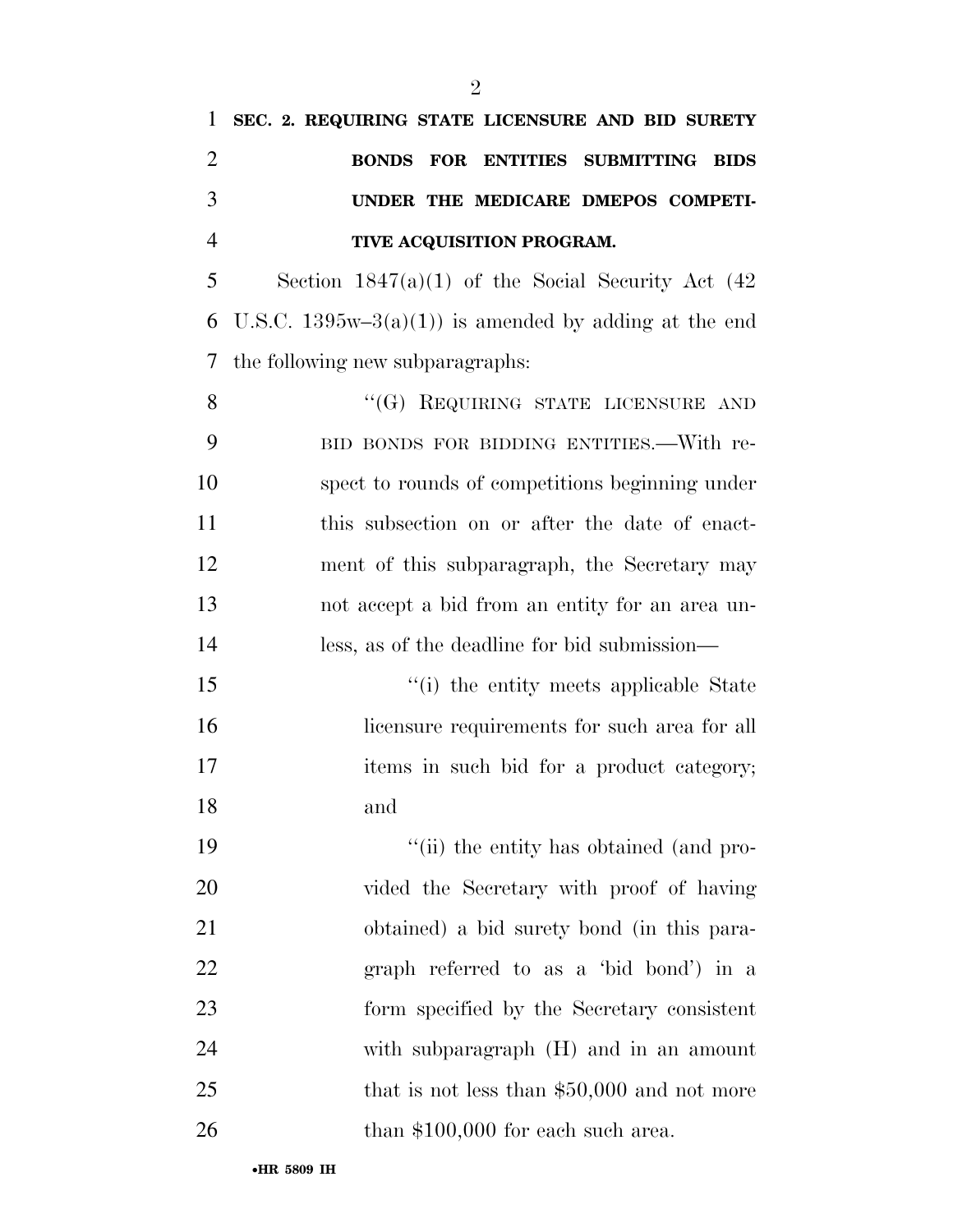1 "(H) TREATMENT OF BID BONDS SUB-MITTED.—

 ''(i) FOR SUCCESSFUL BIDDERS THAT DO NOT ACCEPT THE CONTRACT.—In the case of a bidding entity that is offered a contract for an area for a product cat-egory, if the entity's composite bid—

8 ''(I) is at or below the product category's median composite bid rate for the area and the entity does not accept the contract offered for the product and area, the bid bond sub- mitted shall be forfeited by the bid- ding entity and the Secretary shall collect on it; or

 $\text{``(II)}$  is above such median com- posite bid rate and the entity chooses not to accept a contract for the prod- uct category, the bid bond submitted shall be returned within 90 days of 21 the date of notice of nonacceptance.

22 ""(ii) FOR LOSING BIDDERS.—If a bid- ding entity submits a bid that is not ac- cepted for an area, the bid bond submitted for the entity for such area shall be re-